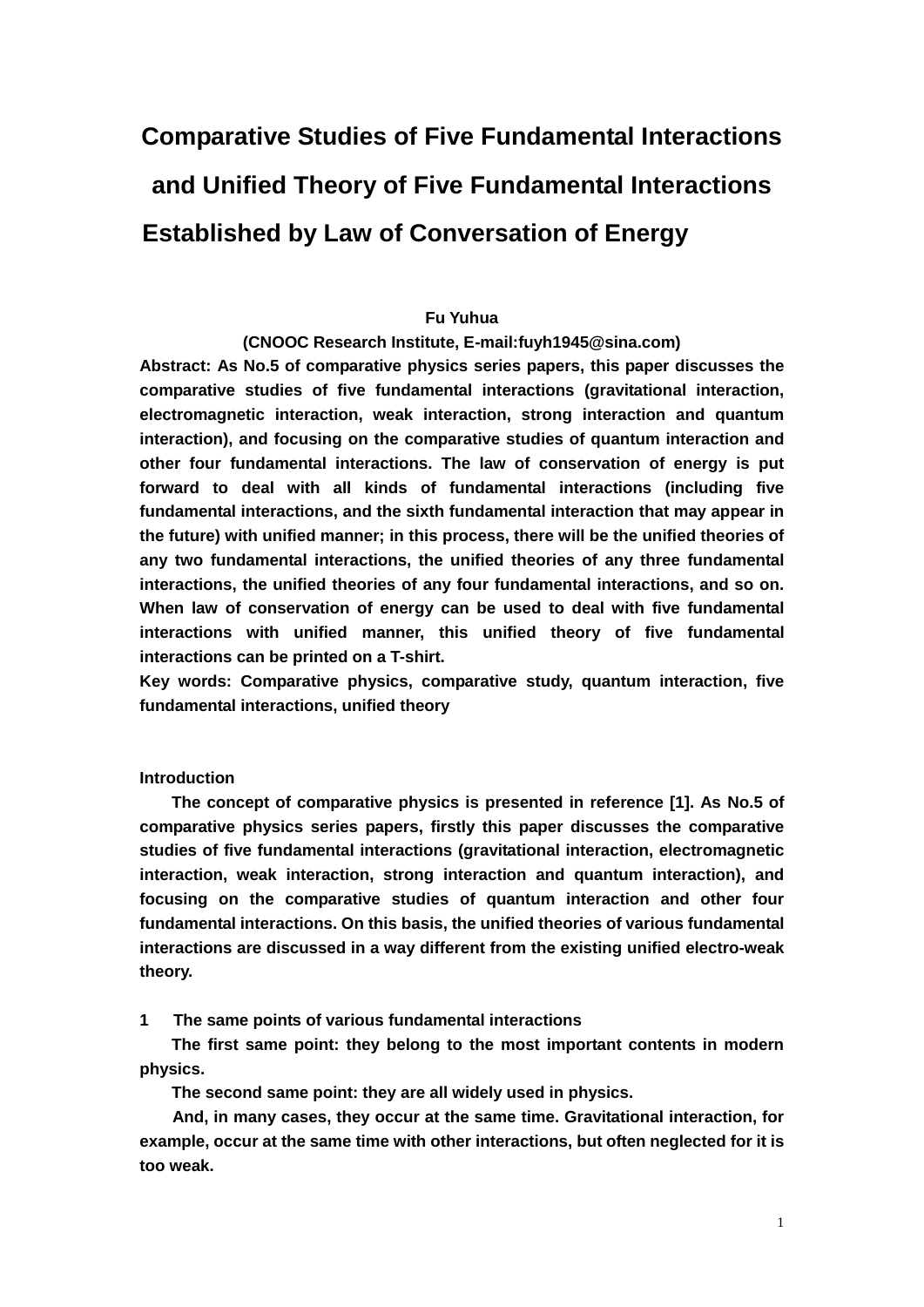**The third same point: the roles and positions of various fundamental interactions can be transformed. For example, the interaction of charged objects is dominated by electromagnetic interaction, but when the objects lose the charges, the interaction may be dominated by gravitational interaction.**

**The fourth same point: all fundamental interactions are accorded with law of conservation of energy. Accordingly, it is possible to consider applying law of conservation of energy to deal with various fundamental interactions (including the current five fundamental interactions, and the sixth fundamental interaction that may arise in the future).**

**2 The different points of various fundamental interactions**

**The first different point: each fundamental interaction has a specific scope of application.**

**For example, the scope of application of law of gravity is completely different from that of law of Coulomb.**

**Again, the existing unified electro-weak theory cannot be applied to gravitational interaction and strong interaction.**

**The second different point: the intensities of different fundamental interactions are not the same. Assuming that the magnitude of strong interaction is equal to 1, the weak interaction is 10^-12 and the gravitational interaction is 10^-40.**

**The third different point: at present, various fundamental interactions cannot be discussed in a unified framework.**

**Now we discuss the different points between the fifth force (namely the quantum interaction) and the other four fundamental interactions.**

**In reference [2] we already pointed out that quantum interaction should include quantum discontinuous interaction, quantum uncertain interaction, quantum stochastic interaction, quantum entanglement interaction, and so on. These characteristics are generally not possessed by other four fundamental interactions.**

**For example, in general, gravitational interaction and electromagnetic interaction are continuous.**

**Because of these differences, to compare with other four fundamental interactions, for the theory (or formula) of quantum interaction, some different methods should be added.**

**For example, in reference [2], for other four fundamental interactions, If the**  "mass"  $m$  is expanded into "generalized mass"  $m_G$ , here  $m_G$  is the function of **coordinates and time as well as other variables, the "acceleration"**  *a* **is expanded**  into "generalized acceleration"  $a_G$ , here  $a_G$  is the function of coordinates and **time as well as other variables; then Newton's second law can be expanded into the following generalized theory of force**

$$
F = m_G(x, y, z, t, \cdots) a_G(x, y, z, t, \cdots)
$$
 (1)

**For the discontinuity of quantum interaction, a Walsh function**  (*Wal*) **is**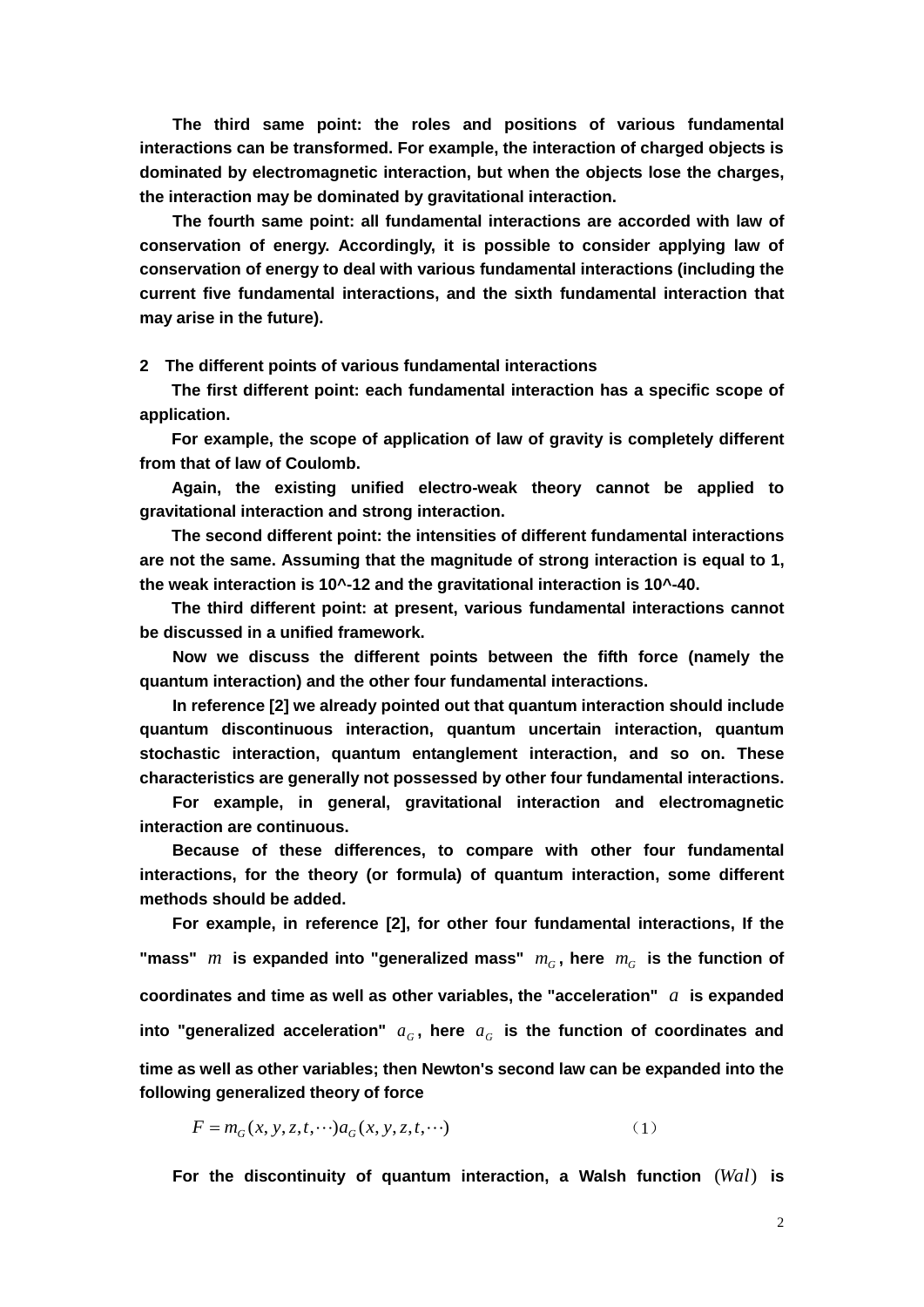**needed.**

$$
F = (Wal)m_G(x, y, z, t, \cdots)a_G(x, y, z, t, \cdots)
$$
 (2)

**It is important to note that, in special cases, these four fundamental interactions can also present some characteristics of quantum interactions, particularly with the help of artificial methods that these four fundamental interactions can also produce some of the characteristics of quantum interactions. For example, we can use artificial methods to make two objects, sometimes charged and sometimes not charged, so that the electromagnetic interaction between the two objects is discontinuous.**

**3 Applying law of conversation of energy to deal with various fundamental interactions with unified manner** 

**One of the trends of science development is applying the least amount of laws as well as formulas and equations to solve the problems as many as possible. And people have been hoping that, all the laws as well as formulas and equations can be integrated into a unified model.**

**Considering this idea, people are increasingly interested in a variety of unified theories. At present, the most successful unified theory is the existing unified electro-weak theory (unified theory of electromagnetic interaction and weak interaction) that obtained the Nobel Prize. However, due to utilize complex mathematical tools, this theory is difficult to understand and very inconvenient to apply.**

**In order to overcome this difficulty, this paper puts forward the application of law of conservation of energy to deal with all kinds of fundamental interactions.**

**Comparing with the unified theory of electromagnetic interaction and weak interaction, we should also consider the unified theories of any two fundamental interactions. That is, in addition to the unified theory of electromagnetic interaction and weak interaction, consideration should also be given to: the unified theory of electromagnetic interaction and strong interaction, the unified theory of electromagnetic interaction and gravitational interaction, the unified theory of electromagnetic interaction and quantum interaction, the unified theory of gravitational interaction and weak interaction, the unified theory of gravitational interaction and strong interaction, the unified theory of gravitational interaction and quantum interaction, the unified theory of weak interaction and strong interaction, the unified theory of weak interaction and quantum interaction, the unified theory of strong interaction and quantum interaction. In other words, there are 10 unified theories consisting of two fundamental interactions.**

**In addition, the unified theories of any three fundamental interactions should be also considered, these unified theories have 10 kinds: the unified theory of electromagnetic interaction, gravitational interaction, and weak interaction; the unified theory of electromagnetic interaction, gravitational interaction, and strong interaction; the unified theory of electromagnetic interaction, gravitational interaction, and quantum interaction; the unified theory of electromagnetic**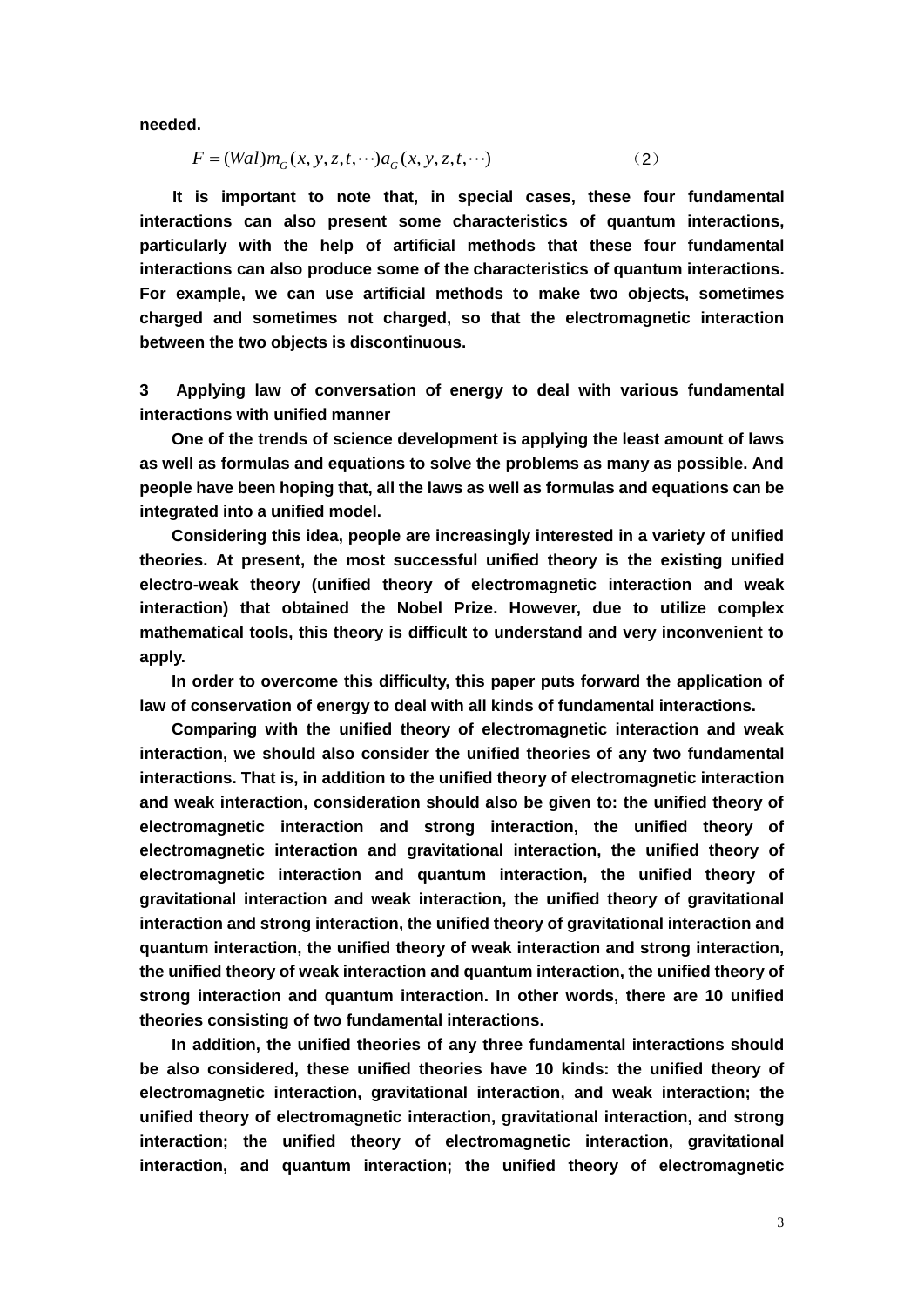**interaction, weak interaction and strong interaction; the unified theory of electromagnetic interaction, weak interaction and quantum interaction; the unified theory of electromagnetic interaction, strong interaction and quantum interaction; the unified theory of gravitational interaction, weak interaction and strong interaction; the unified theory of gravitational interaction, weak interaction and quantum interaction; the unified theory of gravitational interaction, strong interaction, and quantum interaction; and the unified theory of weak interaction, strong interaction and quantum interaction.**

**Moreover, the unified theories of any four fundamental interactions have 5 kinds: the unified theory of electromagnetic interaction, gravitational interaction, weak interaction, and strong interaction; the unified theory of electromagnetic interaction, gravitational interaction, weak interaction, and quantum interaction; the unified theory of electromagnetic interaction, gravitational interaction, strong interaction and quantum interaction; the unified theory of electromagnetic interaction, weak interaction, strong interaction, and quantum interaction; and the unified theory of gravitational interaction, weak interaction, strong interaction and quantum interaction.**

**Finally, we should consider the unified theory of five fundamental interactions, namely: the unified theory of electromagnetic interaction, gravitational interaction, weak interaction, strong interaction and quantum interaction.**

**The establishment of above mentioned 26 kinds of unified theories, if we still adopt the method of establishing the existing unified electro-weak theory, it is very difficult to use a unified model; but with the help of law of conversation of energy, it is very easy to use a unified model.**

**The idea of using law of conservation of energy to establish various unified theories is as follows: for two or more interactions, if law of conservation of energy can be used to simultaneously or separately derive the most important and most commonly used laws and formulae of the two or several interactions, then it can be considered that the unified theory of the two or several interactions is established with law of conservation of energy.**

**In order to be able to use law of conservation of energy to simultaneously or separately derive the most important and most commonly used laws and formulae of the two or several interactions, the following variational principle can be obtained.**

**Firstly, law of conservation of energy is written as the form that the right side of the expression is equal to zero.**

$$
F_1 = 0 \tag{3}
$$

**where:**  $F_1 = E - const$ 

**Then the variational principle of dealing with any two or several interactions can be written as follows**

$$
\Pi_{\text{SCOPE}} = \sum_{i}^{n} W_i \int_{\Omega_i} (E_i - const_i)^2 d\Omega_i = \min_0
$$
 (4)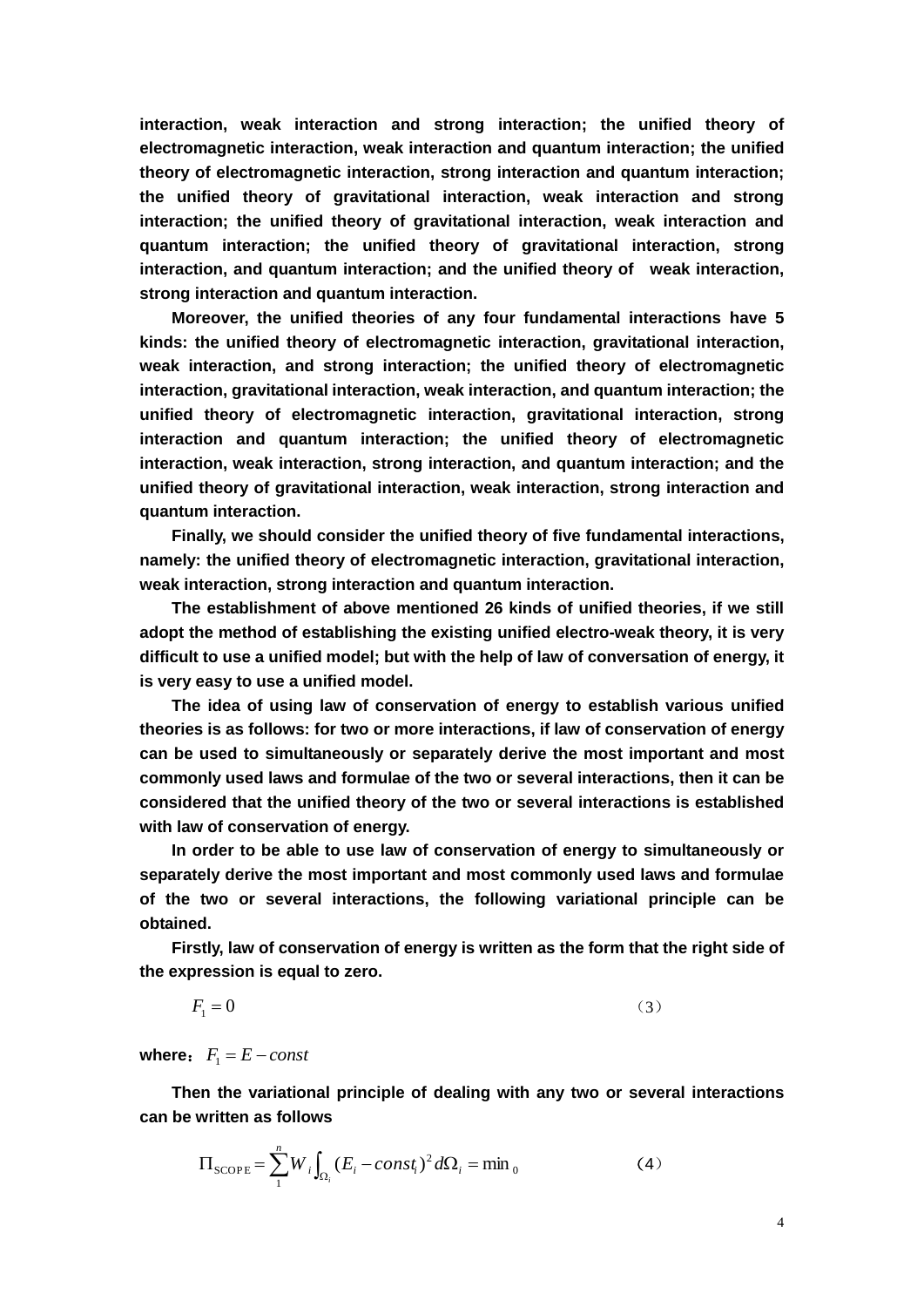**where: the subscript SCOPE denotes the applying scope of the unified theory,** *n* **is the number of interactions involved in the unified theory (for example, for the unified theory of electromagnetic interaction, gravitational interaction and weak**  interaction:  $n = 3$ ; but if it is used to simultaneously derive the most important and **most commonly used laws and formulae for electromagnetic interaction,**  gravitational interaction, and weak interactions:  $n=1$  ),  $|\Omega_i|$  is the domain involved

in each interaction,  $W_i$  is the suitable positive weighted constant, and  $\min_{\mathbf{0}}$ **denotes minimum and its value should be equal to zero.**

**As for the application of the above mentioned variational principle, refer to references [3-5].**

**At present, it is ripe to establish the unified theory of electromagnetic interaction and gravitational interaction by applying law of conservation of energy. The reason for this is that, in references [3-5], law of conservation of energy has been applied to derive the law of gravity and Newton's second law; Similarly, for the examples of applying law of conservation of energy to derive the law of gravity and Newton's second law, if the no charged bodies are replaced by charged bodies, then the law of Coulomb and Newton's second laws can be derived. In fact, the example of applying law of conservation of energy to derive the law of Coulomb and Newton's second laws can be found in reference [6].** 

**Accordingly, the variational principle for dealing with electromagnetic interaction and gravitational interaction with unified manner (i.e., the unified theory of electromagnetic interaction and gravitational interaction) can be written as follows** 

$$
\Pi_{E-G} = \sum_{i=1}^{n} W_i \int_{\Omega_i} (E_i - const_i)^2 d\Omega_i = \min_0
$$
 (5)

**The further tasks should be to apply law of conservation of energy to derive the most important and most commonly used laws and formulae for other fundamental interactions (namely for weak interaction, strong interaction and quantum interaction), and once these tasks are completed, the above mentioned 26 unified theories can be obtained according to different combinations.**

**For example, the variational principle for dealing with five fundamental interactions (namely, the unified theory of five fundamental interactions) can be written as follows**

$$
\Pi_{\text{ALLFORCE}} = \sum_{i}^{n} W_{i} \int_{\Omega_{i}} (E_{i} - const_{i})^{2} d\Omega_{i} = \min_{0}
$$
 (6)

**Obviously, this unified theory of five fundamental interactions can be printed on a T-shirt.**

**Not only that, if the sixth fundamental interaction, or even more fundamental interactions are found, it is also possible to establish a unified theory of all fundamental interactions with the same manner.**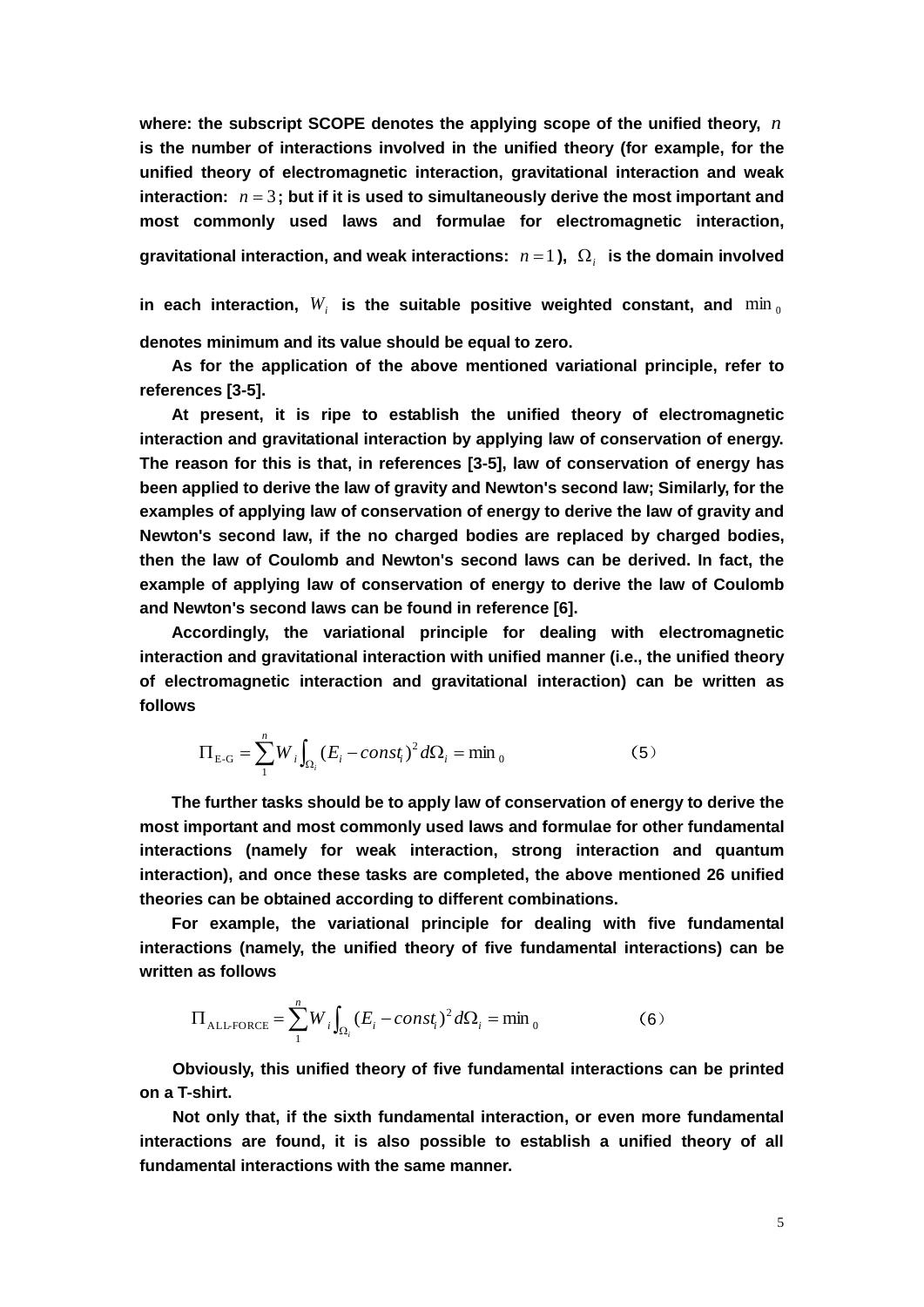**It is necessary to point out that the "unified theory" mentioned in this paper should be "partial and temporary unified theory so far". According to the viewpoint of reference [7]**: **the strict "unified theory" cannot be existed, there is only "partial and temporary unified theory so far" (sometimes it may be simplified as "unified theory so far"). In other words, "the strict unified theory of electromagnetic interaction and weak interaction" cannot be existed, and there is only "partial and temporary unified theory of electromagnetic interaction and weak interaction so far". In fact, not only the "strict unified theory" of two or more than two interactions cannot be existed, but also the "strict unified theory" of any kind of interaction cannot be existed. In other words, the "strict unified electromagnetic theory" cannot be existed, so do the "strict unified gravitational theory", the "strict unified strong interaction theory", and the "strict unified weak interaction theory". However, if the "unified theory" is changed into "partial and temporary unified theory so far", then it can be existed.** 

**What is the "unified theory"? In 1980, Stephen Hawking once claimed, physicists have seen the outline of "final theory", this theory of everything can express all laws of nature with a single and beautiful mathematical model, perhaps that it is so simple and can be written on a T-shirt.**

**In other words, for any field, the strict "unified theory" refers to that all the laws of this field can be expressed in a single mathematical model.**

**If following this concept to understand the strict "unified theory", we have to say, such a "unified theory" is simply cannot be existed. In other words, there is only "partial and temporary unified theory so far".**

# **4 Conclusions**

**In comparative physics, according to the method of comparison, we can discuss how to apply law of conservation of energy to establish various unified theories of all fundamental interactions. At present, It has been possible to apply law of conservation of energy to derive the most important and most commonly used laws and formulae for electromagnetic interaction and gravitational interaction, the remaining tasks are to apply law of conservation of energy to derive the most important and most commonly used laws and formulas for weak interaction, strong interaction and quantum interaction, once these tasks are completed, according to different combinations, 26 unified theories (including the unified theory of five fundamental interactions that can be printed on a T-shirt) can be obtained.**

### **References**

**1 Fu Yuhua. Expanding Comparative Literature into Comparative Sciences Clusters with Neutrosophy and Quad-stage Method, Neutrosophic Sets and Systems, Vol. 12, 2016, 118~121**

**2 Fu Yuhua, Comparative Studies of Theories of Force as well as Generalized Theories Clusters of Force and Fifth Force — No.4 of Comparative Physics Series Papers, Comparative Studies of Theories of Force as well as Generalized Theories**